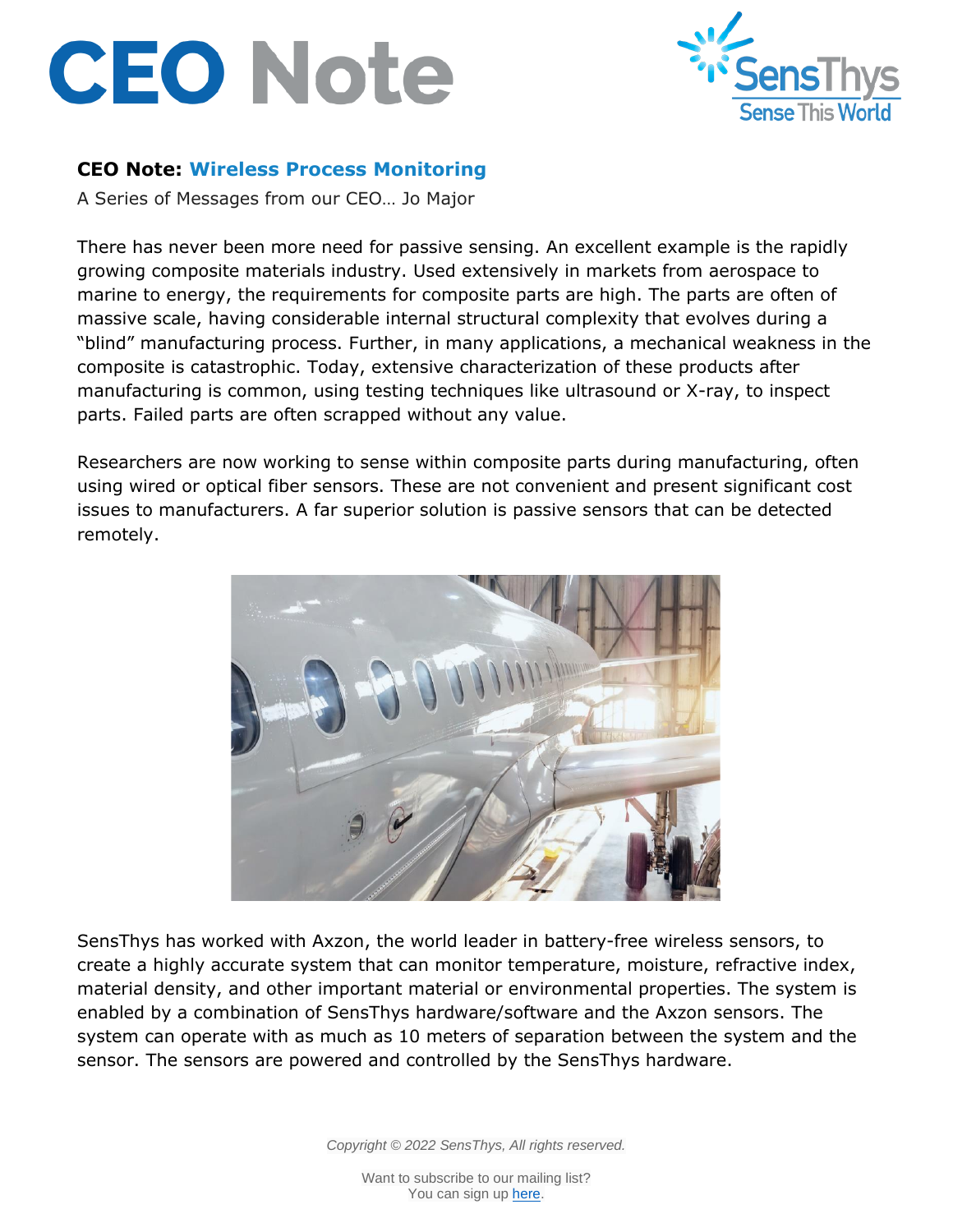



In the figure below, the system has collected key parameters of the material and the temperature at the sensor – at the same time. In this application, the data post-processing allows real-time process control for optimal resin flow and cure time.



The thin profile and small size of the sensors allows great freedom in their use, including being a permanent device within the composite for part identification and field diagnostics.



"Axzon has a world-class ecosystem of capable partners with the expertise to combine hardware, software, and our sensors into a fully integrated solution. SenThys is a unique partner with a deep understanding of what it takes to implement effective passive wireless sensors." said Shahriar Rokhsaz, Axzon President & CEO. "Axzon, together with SensThys, are ready to solve the toughest data acquisition challenges with battery-free, wireless sensors."

*Copyright © 2022 SensThys, All rights reserved.*